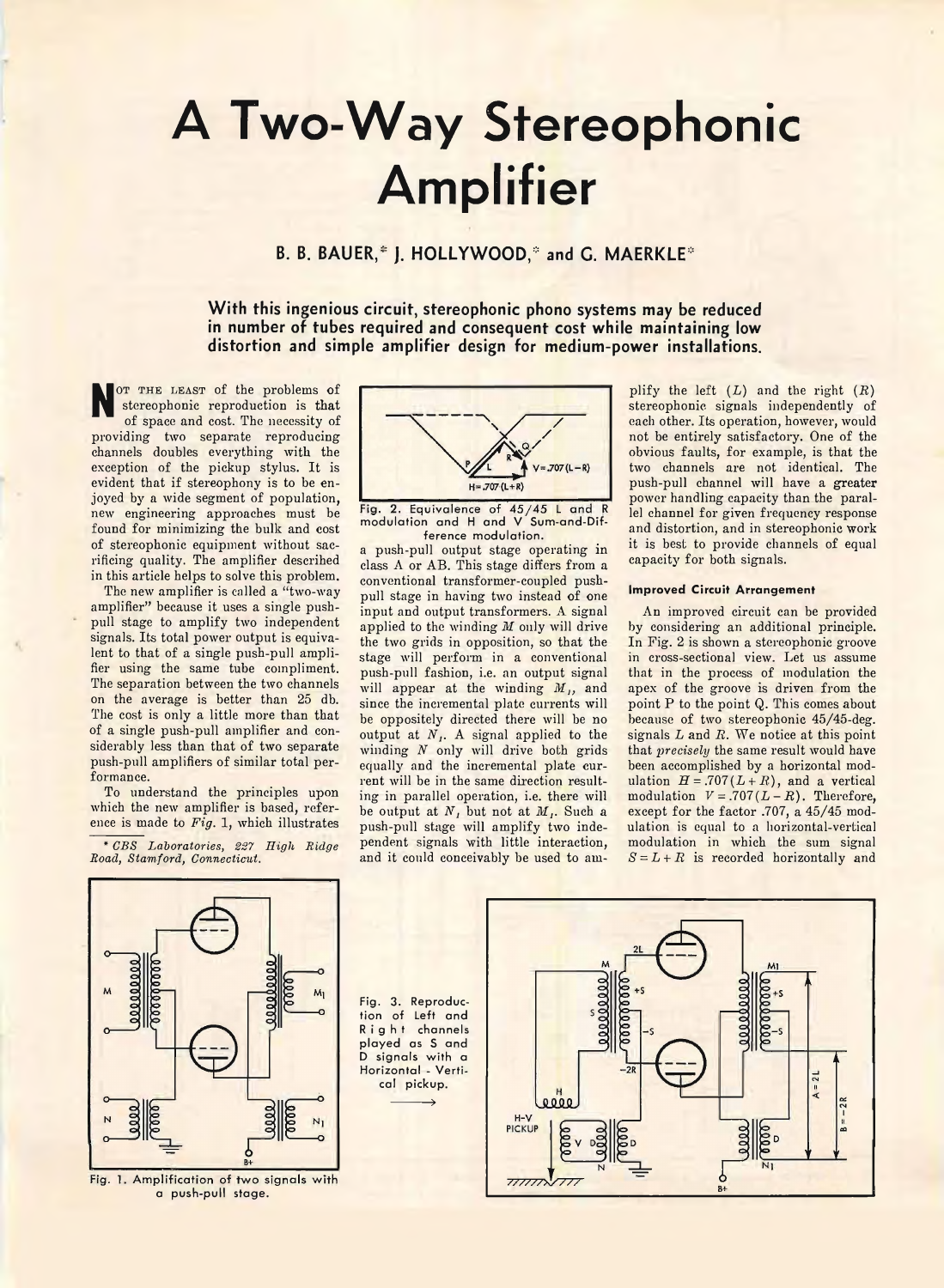

Fig. 4. The use of the Two-Way amplifier with a  $45/45$  pickup.

the difference signal  $D = L - R$  is recorded vertically. This is an important identity which should be kept in mind : The two systems are really one and the same but are merely expressed by a different set of equations. It has been observed that the sum signal *S* is apt to carry the bulk of the power while the difference signal *D* principally conveys the stereophonic information.

Let us now consider one way of combining these principles to achieve the reproduction of a 45/45 record with the single push-pull stage. The record may be reproduced with a horizontal-vertical pickup connected as shown in *Fig.* 3.

The horizontal section reproduces the sum signal  $S = L + R$  and its output is applied to the input winding *M* which will actuate the stage in accordance with its maximum power handling capability. The vertical section reproduces the difference signal  $D = L - R$  and its output is connected to the winding *N.* The windiug  $M<sub>1</sub>$  is now center-tapped and provided with sufficient turns to generate two signals  $+ S$  and  $- S$ . One side of  $N_i$ , is connected to this center tap. The voltages between the other side of *Nj* and the two free ends of M, now may be calculated as follows:

$$
A = D + S = (L - R) + (L + R) = 2L
$$
  
B = D - S = (L - R) - (L + R) = - 2R

Thus we see that a horizontal-vertical pickup combined with the special pushpull stage and matrixing output transformers will produce two independent *L* and *B* signals from a 45/45 disc. These two signals may be applied to the stereophonic loudspeakers in the usual manner; noting however that the phase of one of them is reversed, but this can be readily corrected by reversing one pair of leads. The performance of this unit will be indistinguishable from that of two independent amplifiers and loudspeakers driven with a 45/45 pickup.

#### Use **with 45/45 Pickup**

The final question now can be answered: How to use this stage with a

45/45 pickup? Consider the potentials at the grids of the tubes. Referring again to *Fig.* 3, the upper grid has a potential  $(L - R) + (L + R) = 2L$  and the lower grid has the potential  $(L - R) - (L + R)$  $= -2R$ . Therefore, the potentials at the two grids are equal and opposite to those supplied by a conventional 45/45 pickup. Some stereophonic pickups have four terminals and they will be directly usable with the two-way amplifier by suitable connection. Other pickups are purposely provided with terminals of opposite polarity. Such an arrangement is shown in *Fig.* 4.

It should be noted that by reversing the phase of one of the stereophonic signals, the single stage will continue to handle a virtual sum signal in push-pull and a virtual difference signal in parallel, and this will utilize its capabilities most effectively. One of the loudspeakers is also reversed in phase as previously mentioned to preserve the proper phasing of the sound from both channels.

### **Advantages**

The two-way amplifier has several advantages over two equivalent singleended amplifiers. A good single-ended stage is difficult to design because of the saturation of the output transformer iron. In the two-way amplifier the pushpull transformer is not subject to saturation. This transformer carries the sum

*{Continued on page 92)*



Fig. 5. Complete schematic of a practical amplifier using the Two-Way principle to provide a total of 10 watts of power at less than 1 per cent harmonic distortion.